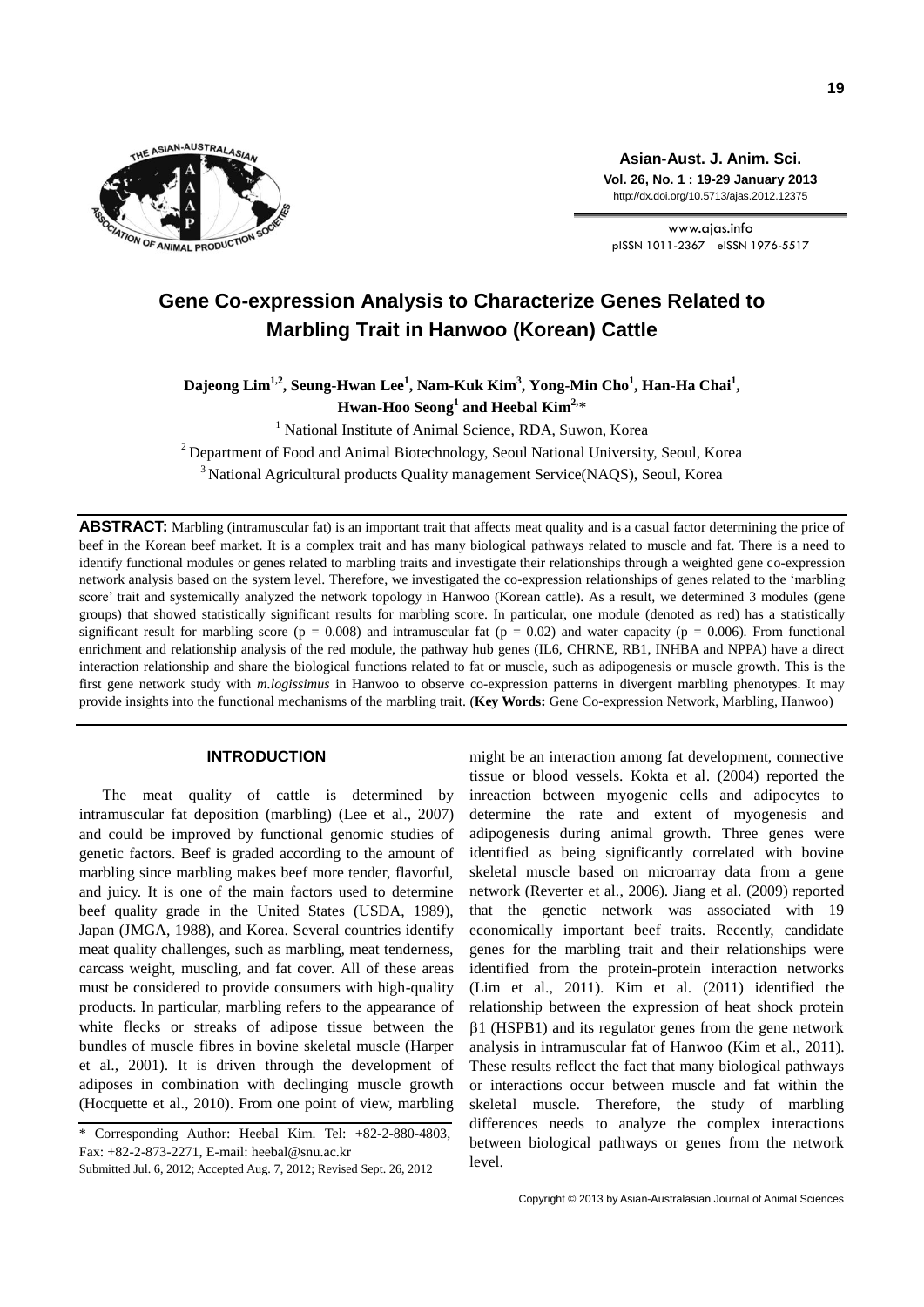Gene expression data have been used to successfully identify relationships between genes involved in biological mechanisms and to predict targetable genetic components associated with complex traits or disease states. Several studies have also shown that mRNA levels of candidate genes are heritable, affecting genetic analysis (Brem et al., 2002; Wayne and McIntyre, 2002; Schadt et al., 2003). Many complex traits in animals, such as disease susceptibility, development, and agricultural product quality, are controlled by interactions among several genes combined with environmental influences. Furthermore, patterns of covariation in the expression of multiple loci can be used to build networks that show relationships between genes and functional traits. These networks provide information on the genetic control of complex traits and can help identify causal genes that affect gene function, rather than gene expression (Haley et al., 2006). System-oriented approaches using gene expression data have been applied by animal geneticists to investigate livestock traits (Nobis et al., 2003; Donaldson et al., 2005; Smith et al., 2007), resulting in the identification and characterization of economically important causal *trans*-acting genes within QTL regions. These *trans*-acting regions share a common biological function (e.g., similar gene ontology function, metabolic pathway, transcriptional co-regulation) (Schadt et al., 2003; Gibson and Weir, 2005; Subramanian et al., 2005).

A weighted gene co-expression network is a gene correlation network created from expression profiling, with each gene having several neighbors (Peter and Steve, 2008). Gene co-expression network (GCN) is useful for identifying genes that control quantitative phenotypes and has been used as a "primary screen", to identify novel genes related to traits from thousands of possible genes. Gene expression networks serve as an effective approach for finding hub genes that have key regulatory roles. Fuller et al. (2007) demonstrated that two types of gene co-expression network analysis can find a body-weight-related gene from weighted gene co-expression network analysis (WGCNA). WGCNA analysis is applied in several research fields such as diseases (Ghazalpour et al., 2006; Miller et al., 2008), complex traits (Ghazalpour et al., 2006) and specific tissues (Oldham et al., 2006; Dewey et al., 2011).

In this study, we reported the gene co-expression network analysis of marbling trait-related genes in *m. longissimus* with divergent marbling phenotypes, and suggest evidences for the biological significance of highly connected genes in Hanwoo (Korean cattle).

# **MATERIALS AND METHODS**

## **Microarray data processing**

We used microarray experiments from intramuscular muscle samples of Korean Cattle (Hanwoo) in our previous study, related to the beef marbling study (Lee et al., 2010). Briefly, ten steers each from a low-marbled group  $(7.4\pm2.4\%)$  and a high-marbled group  $(23.7\pm5.6\%)$  were used in this study (Table 1). All arrays were processed to determine the robust multiarray average (RMA) (Irizarry et al., 2003) using the "affy" software package (Gautier et al., 2004). Expression values were computed in detail from raw CEL files by applying the RMA model of probe-specific correction for perfect-match probes. These corrected probe values were then subjected to quantile normalization, and a median polish was applied to compute one expression measure from all probe values. Resulting RMA expression values were log2-transformed.

#### **Weighted gene co-expression network analysis**

We selected the 4,000 most varying probes for the generation of a weighted gene co-expression network. We calculated correlations between the gene expression profiles of each pair of genes using Pearson's correlation coefficients (denoted as *r*). Then, the correlation measures were transformed into a connection strength using power adjacency function. The power adjacency function  $c =$  $|cor(x_i, x_j)|^{\beta}$  was used to construct a weighted network as the connection strength between two genes. The weighted network represented "soft" thresholding that weighed each connection as a continuous number [0, 1]. We selected a soft threshold beta  $(\beta) = 18$  according to scale free topology criterion. A major advantage of weighted networks is that highly robust results are obtained with regard to the choice of the parameter beta  $(\beta)$ . A major aim of co-expression network analysis is to determine subsets of nodes (modules) that are tightly connected to each other. To organize genes into modules, we used a module identification method based on a topological overlap dissimilarity measure (Ravasz et al., 2002) in conjunction with a clustering method, which detected biologically meaningful modules. The topological overlap of two nodes refers to their relative interconnectedness. The topological overlap matrix (TOM)  $\Omega = [\omega_{ij}]$  provides a similarity measure, which has proven

**Table 1.** Summary statistics of tissue sample for weighted gene co-expression network analysis

|       | Animal |          | <b>IMF</b> content |
|-------|--------|----------|--------------------|
| Group |        | Marbling |                    |
|       | ID     | score    | (% )               |
| Low   | 509    | 2        | 7.11               |
|       | 537    | 2        | 6.02               |
|       | 554    | 3        | 4.88               |
|       | 670    | 3        | 7.36               |
|       | 691    | 3        | 12.04              |
| High  | 527    | 7        | 24.35              |
|       | 547    | 7        | 32.49              |
|       | 586    | 7        | 16.56              |
|       | 589    | 7        | 26.24              |
|       | 632    |          | 18.81              |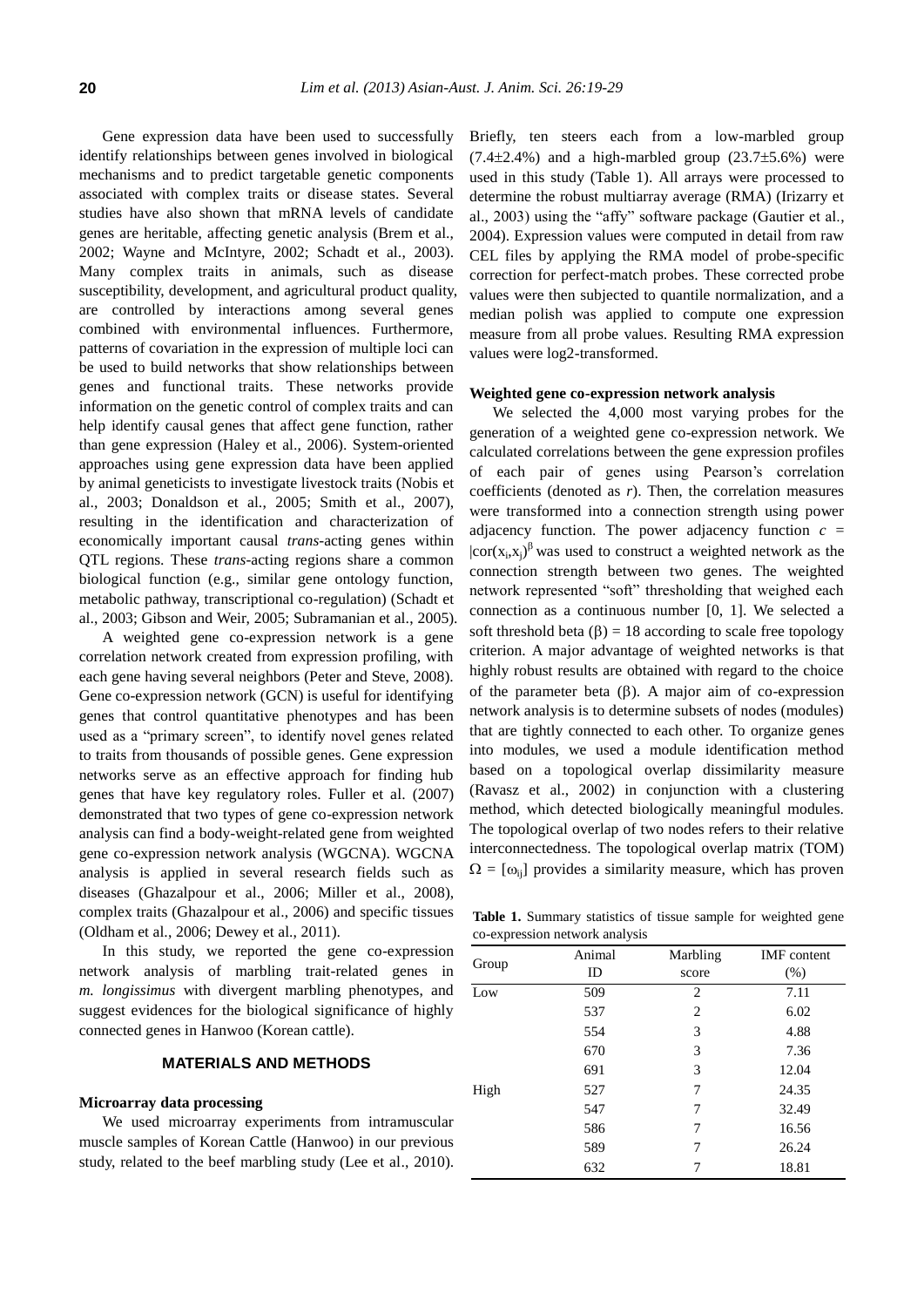useful in biological networks (Ye and Godzik, 2004), where  $l_{ij} = \sum_{u} a_{iu} a$  and  $k_i = \sum_{u} a$  is the node connectivity as follows:

$$
\omega_{ij} = \frac{l_{ij} + a_{ij}}{\min(k_i, k_j) + 1 - a_{ij}}
$$

In the case of our network, equals the number of nodes to which both *i* and *j* are connected. To identify modules, we used TOM-based dissimilarity  $d_{ij}^w (d_{ij}^w = 1 - \omega_{ij})$  in a hierarchical cluster analysis. Each module represents a group of genes with similar expression profiles across the samples and the expression profile pattern is distinct from those of other modules.

#### **Connectivity and module membership**

A weighted gene co-expression network identified gene modules for biological significance. Because gene modules may correspond to biological pathways, focusing the analysis on modules (and their highly connected intramodular hub genes) amounts to a biologically meaningful data reduction scheme. Highly correlated module genes are represented and summarized by their first principal component (which is referred to as the module eigengene (ME)). The ME isused to define measures of module membership (MM) which quantify how close a gene is to a given module. MM measures allow one to annotate all genes on the array and to screen for disease related intramodular hub genes. We used the intramodular connectivity  $K^q(i)$  that is biologically more meaningful than the whole network connectivity (Saris et al., 2009). It is calculated from the sum of connection strengths between a particular gene and all other genes in the module  $K^q(i)$ 

$$
\sum\nolimits_{j\in q,j\neq 1}\nolimits \biggl| Cor(
$$

 $Cor(x^i, x^j)$ , where q denotes a specific

module. We also used the  $MM<sup>q</sup>(i, )$  which is the correlation of the ME and the gene expression profile. As explained in detail in (Horvath and Dong, 2008), the MM of gene *i* in module q can be defined  $MM^{q}(i) = Cor(x_{i}, ME^{q})$ , where larger absolute values mean greater similarity between a gene *x<sup>i</sup>* and the *q-th* module eigengene. The statistical significance of MM (denoted as p MM red) is carried out from the correlation test p-value of the WGCNA package. Finally, we can identify genes that have a high significance for marbling score as well as high MM in interesting modules using the gene significance (GS) and MM measures (Peter and Steve, 2008). We first defined a measure of GS that is obtained from the correlation between the gene and the trait. The higher the *i-th* gene's |GS(i)|, the greater its biological significance. For the *i-th* genes, we identified GS for marbling score (denoted as GS marbling score) as the absolute value of the Student t-test statistic for

testing differential expression between high- and lowmarbled groups. We defined a measure of module significance (denoted as p.MM.red) as the eigengene significance that is the correlation between the ME and the expression profiles.

## **Functional enrichment analysis**

We performed functional enrichment analysis in given modules that were associated with marbling score enrichment in the Gene Ontology or KEGG pathway terms, using the Database for Annotation Visualization and Integrated Discovery (DAVID) tool (http://david.abcc. ncifcrf.gov/). It computes a fisher's exact test p-value. Functional relationships of our genes of interest were used in the Pathway studio program (Stratagene, La Jolla, CA, USA) (Nikitin et al., 2003). We investigated the common regulators and targets of the significant genes in the modules.

# **RESULTS AND DISCUSSION**

## **Weighted gene co-expression network analysis**

We used WGCNA in a first attempt to identify marbling score associated coexpression modules and their key functions. A weighted gene co-expression network was constructed using expression data from the high- and low marbled groups, utilizing the 4,000 most varying transcripts from the 24,128 transcripts present on the array. To find modules of highly correlated genes, we used average linkage hierarchical clustering, which uses the TOM as dissimilarity. We were able to identify 17 distinct modules (except for the "grey" module, which is not grouped into any module) for groups of genes with high topological overlap. Figure 1 shows the co-expression modules ranging in size from 41 (lightcyan) to 1,024 (turquoise) genes. The mean overall connectivity is 24.6, and ranged from 8.83 (midnightblue) to 34.44 (turquoise). Detailed information about all genes and their network properties are calculated (data not shown).

# **Detection of co-expression modules related to marbling score**

The coexpression modules correspond to branches and are color-coded (black, blue, brown, cyan, green, greenyellow, lightcyan, magenta, midnightblue, pink, purple, red, salmon, tan, turquoise, and yellow module). We identify modules that are significantly associated with the measured phenotypic traits. We found that the module significance measures in the three modules (red, tan and lightcyan) were significantly correlated (Supplementary data 1). The red module (referred as MEred) was the most significant (correlation with marbling score  $r = 0.77$ , correlation  $p = 0.008$ ) for marbling score. It also showed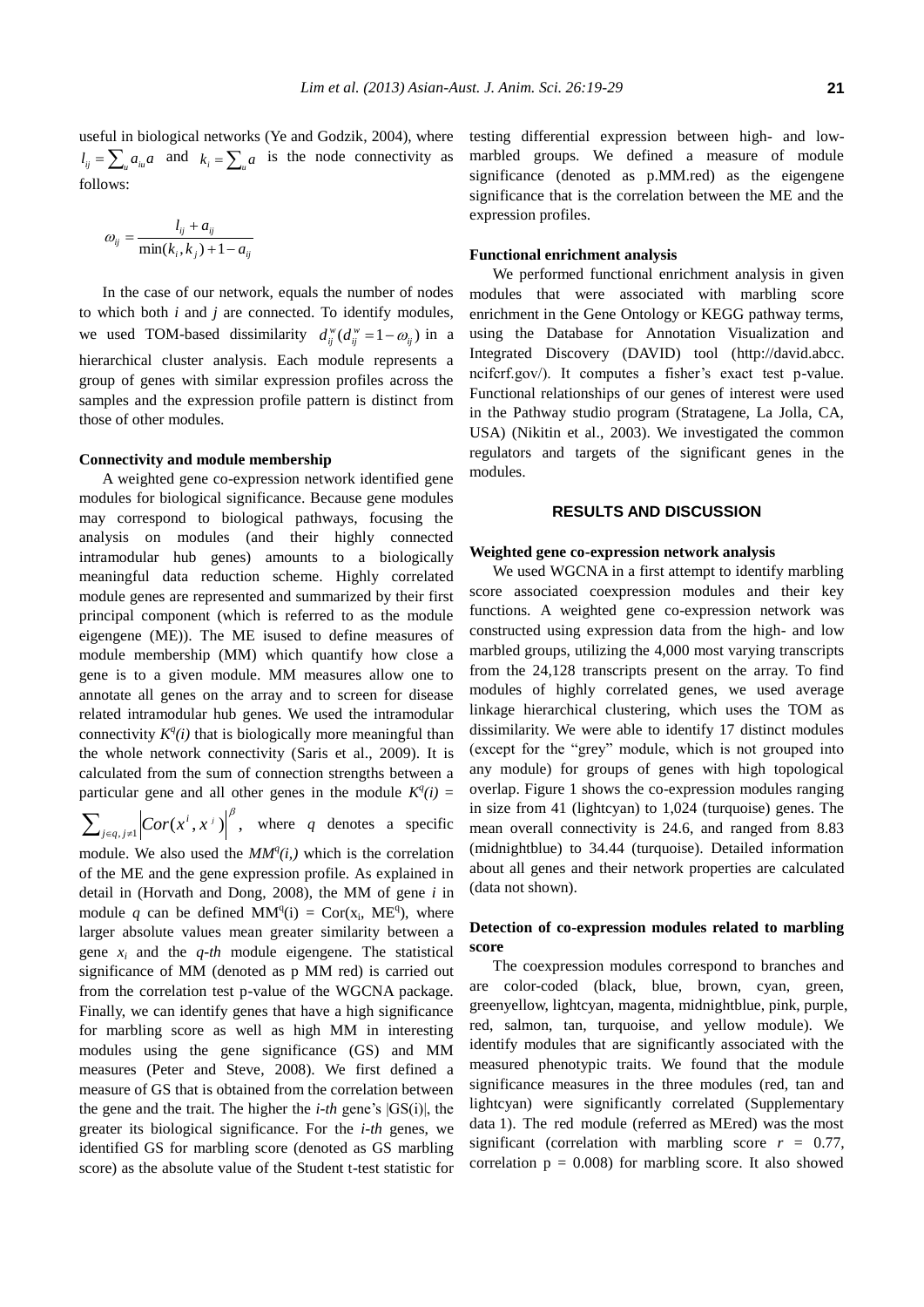

Figure 1. (A) Hierarchical clustering of marbling score related genes and visualization of gene modules. The colored bars (below) directly consistent with the module (color) for the clusters of genes. Distance between genes is shown as height on the y-axis. (B) Multidimensional scaling plot of the weighted network. Genes are represented by a dot and colored by module membership. The distance between each gene is indicated by their topological overlap. This representation provides that how the module is related to the rest of the network, and how closely two modules are linked.

significant results for intramuscular fat ( $r = 0.72$ ,  $p = 0.02$ ) and water capacity ( $r = 0.79$ ,  $p = 0.006$ ). Figure 2(A) shows red module significance against all traits. The tan module (referred to as MEtan) is significantly associated with three phenotypic traits: marbling score  $(r = 0.68, p = 0.03)$ , intramuscular fat  $(r = 0.74, p = 0.01)$  and meat color CIE L



## **Module-trait relationships**

Each cell contains the corresponding correlation and p-value. The table in color-coded by correlation according to the color legend.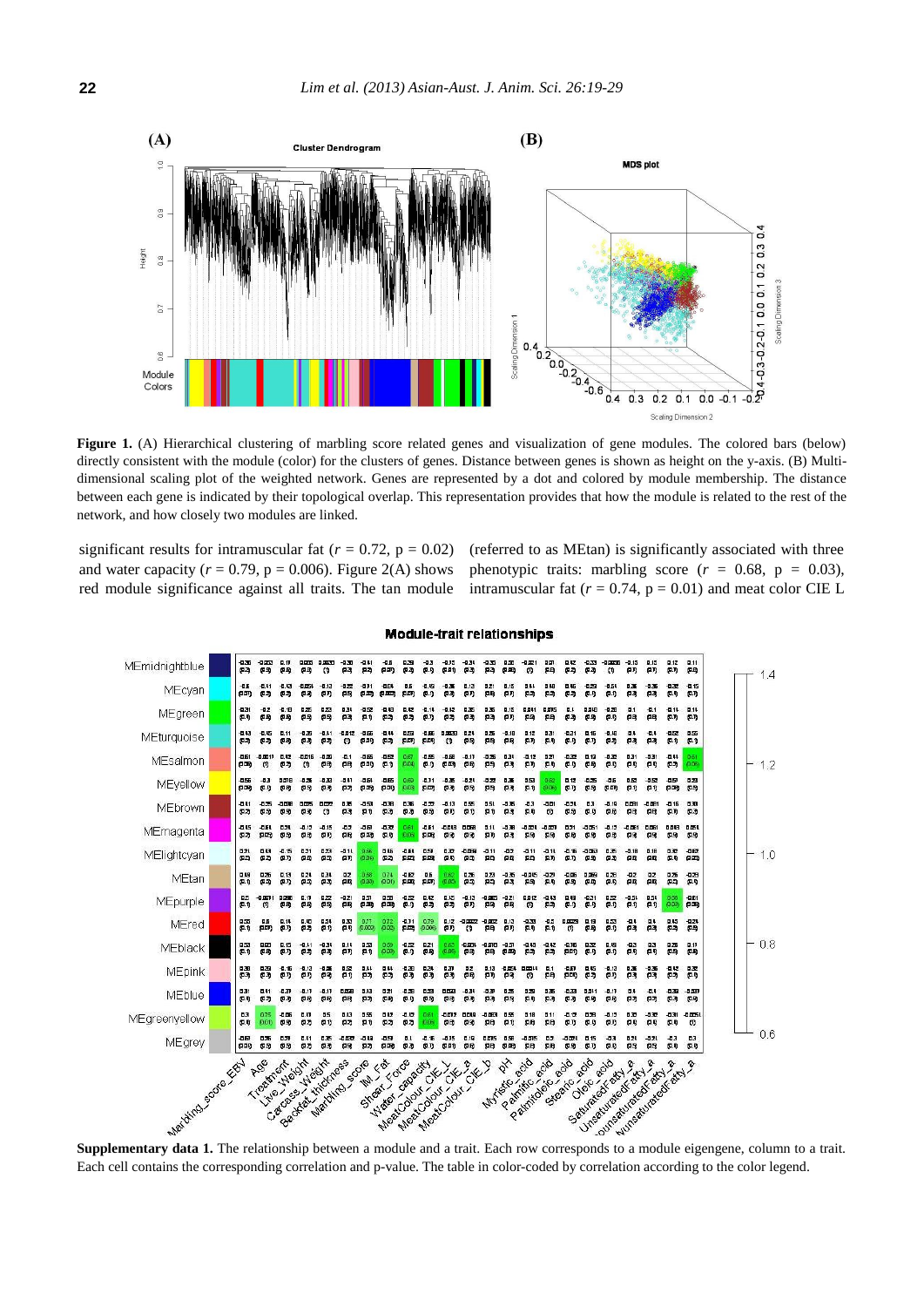

**Figure 2.** The relationship between the red module and several traits. (A) Module significance is defined as the mean of the absolute value of the correlation coefficient for all genes within a module. (B) The correlation between module membership (MM) and gene significance (GS). There is a highly significant correlation between GS and MM in the red module.

 $(r = 0.62, p = 0.05)$ . The red and tan modules were related to marbling score, intramuscular fat. Generally, intramuscular fat is often called an indicator of marbling, because they are highly correlated. The genetic and phenotypic correlations between them were 0.69 to 0.74 and 0.7, respectively (Park et al., 1994; Crews et al., 2003). The lightcyan module is related only to marbling score ( $r = 0.66$ ,  $p = 0.04$ ). We also investigated the relationship of the MEs to other phenotypic variables. Table 2 shows the modules that have significant p-values against the types of phenotypes.

As detailed in the Methods section, we calculated a measure of MM that can define each module. Large absolute values of MEred(i), MEtan(i) or MElightcyan(i) indicate the gene is closed to the red, tan or lightcyan module. In contrast, if MMred(i) is closed to 0, then *i*th gene is uncorrelated with the red module eigengene and is unlikely to be part of the red module. We also quantify the association of individual genes with the marbling score trait in each module by determining GS as the absolute value of the correlation between the gene and the trait. Figure 2(B) shows a relationship between the GS and MM in the red module  $(r = 0.43, p = 1e-11)$ . However, there is no significant result ( $r = 0.079$ ,  $p = 0.44$ ) between GS and MM in the tan module. This implies that hub genes of the red module also tend to be highly correlated with marbling score. We reported 84, 17 and 2 probes that have significant results ( $p \le 0.05$ ) with the GS and the MM against the marbling score in the red, tan and lightcyan module, respectively. Network properties of the top-ranking genes

**Table 2.** The significant relationship between modules and phenotipyc variables

| Module Eigengene | Significant traits (correlation $r$ , p-value)                                                                                              |
|------------------|---------------------------------------------------------------------------------------------------------------------------------------------|
| MEred            | Marbling score $(r = 0.77, p = 0.009)$ , Intramuscular fat $(r = 0.72, p = 0.02)$ , Water holding capacity $(r = 0.79, p = 0.009)$<br>0.006 |
| MEtan            | Marbling score ( $r = 0.66$ , $p = 0.03$ ), Intramuscular fat ( $r = 0.74$ , $p = 0.01$ ), Meat color CIE L ( $r = 0.62$ , $p = 0.05$ )     |
| MElightcyan      | Marbling score ( $r = 0.66$ , $p = 0.04$ )                                                                                                  |
| MEsamon          | Shear force $(r = 0.67, p = 0.04)$                                                                                                          |
| MEyellow         | Shear force $(r = 0.69, p = 0.03)$                                                                                                          |
| <b>MEblack</b>   | Intramuscular fat ( $r = 0.69$ , $p = 0.03$ ), Meat color CIE b ( $r = 0.63$ , $p = 0.05$ )                                                 |
| Megreenyellow    | Age $(r = 0.75, p = 0.01)$                                                                                                                  |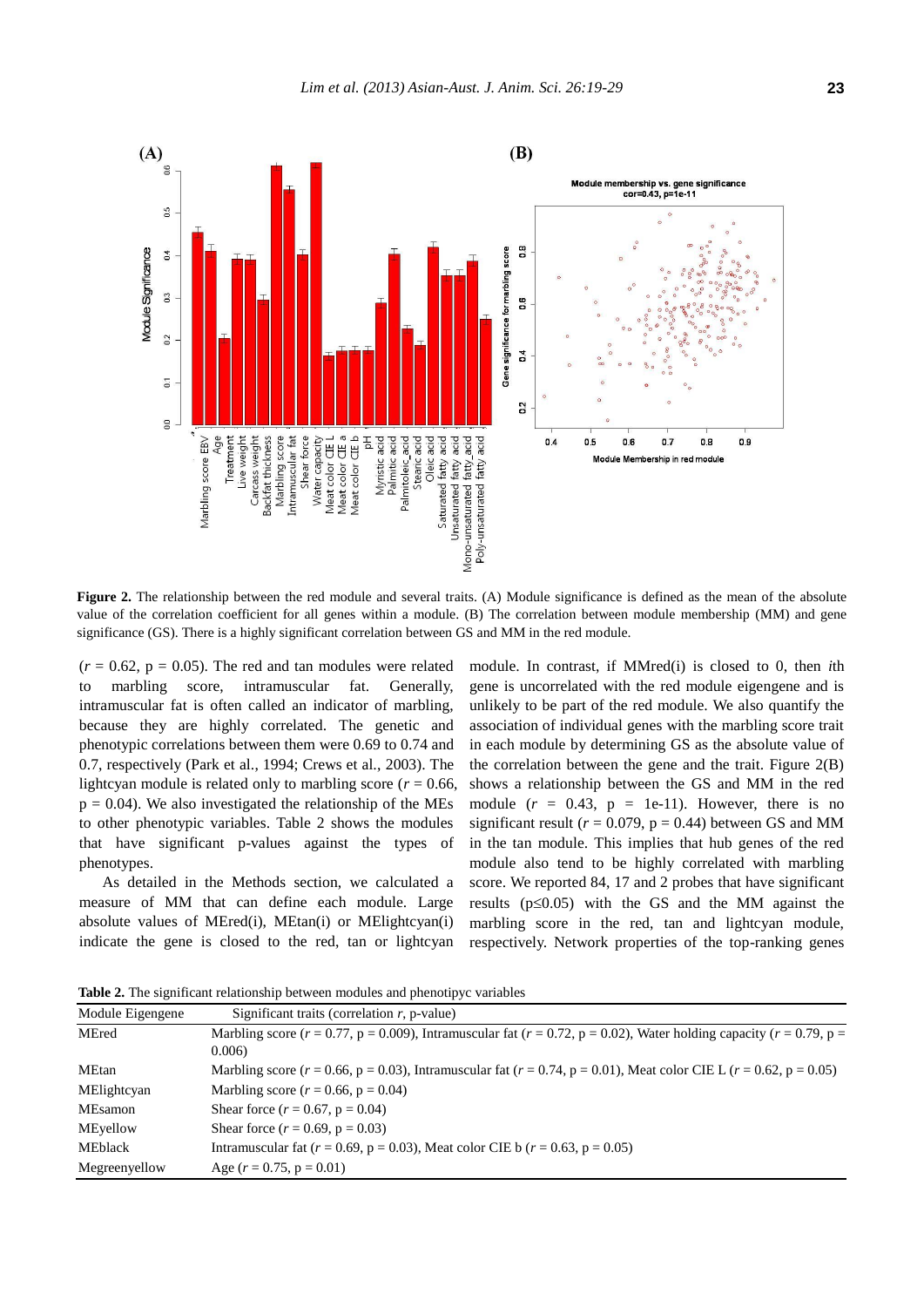are shown in Table 3. For example, glomulin, FKBP associated protein (GLMN), showed the most significant result for marbling score ( $r = 0.95$ , p.GS.marbling score = 3.69e-5) in the red module. This is involved in differentiation of vascular smooth muscle cells (VSMC) (McIntyre et al., 2004) and indicated as a marker of VSMC. According to Davies et al. (2005), the generation of lipidfilled VSMC resulted from either adipocyte differentiation

Table 3. The significant genes in the red, tan and lightcyan modules for marbling score

|                      |                          | <b>Table 3.</b> The significant genes in the fed, tan and light yan modules for marbing score |                     |         |          |        |
|----------------------|--------------------------|-----------------------------------------------------------------------------------------------|---------------------|---------|----------|--------|
| Probe                | Gene symbol              | Gene title                                                                                    | p.GS.marbling score | MMred   | p.MM.red | Module |
| Bt.25404.2.S1_at     | <b>GLMN</b>              | Glomulin, FKBP associated protein                                                             | 0.00                | 0.71    | 0.02     | Red    |
| Bt.22038.1.S1_a_at   | RARS                     | Arginyl-trna synthetase                                                                       | 0.00                | $-0.68$ | 0.03     |        |
| Bt.3670.1.A1_at      | $\overline{a}$           |                                                                                               | 0.00                | 0.87    | 0.00     |        |
| Bt.6338.1.S1_at      | FERMT2                   | Fermitin family homolog 2 (Drosophila)                                                        | 0.00                | $-0.81$ | 0.00     |        |
| Bt.1020.1.S1_at      | CLK1                     | CDC-like kinase 1                                                                             | 0.00                | $-0.85$ | 0.00     |        |
| Bt.17136.1.A1_at     |                          |                                                                                               | 0.00                | $-0.81$ | 0.00     |        |
| Bt.7018.1.S1_at      | TXNDC13                  | Thioredoxin domain containing 13                                                              | 0.00                | 0.89    | 0.00     |        |
| Bt.18891.1.S1_at     | ERGIC3                   | ERGIC and golgi 3                                                                             | 0.00                | 0.76    | 0.01     |        |
| Bt.27173.1.S1_at     | C10H15orf44              | Chromosome 15 open reading frame 44 ortholog                                                  | 0.00                | $-0.75$ | 0.01     |        |
| Bt.28784.1.A1_at     |                          |                                                                                               | 0.00                | 0.80    | 0.01     |        |
| $Bt.5194.3.S1_aat$   | WBP1                     | WW domain binding protein 1                                                                   | 0.00                | 0.79    | 0.01     |        |
| Bt.26240.1.S1_at     | <b>FHIT</b>              | Fragile histidine triad gene                                                                  | 0.00                | 0.84    | 0.00     |        |
| Bt.11239.3.S1_at     | SPG7                     | Spastic paraplegia 7 (pure and complicated autosomal                                          | 0.01                | $-0.81$ | 0.00     |        |
|                      |                          | recessive)                                                                                    |                     |         |          |        |
| Bt.6611.1.S1_at      |                          |                                                                                               | 0.01                | $-0.85$ | 0.00     |        |
| Bt.23995.1.A1_at     | STK38L                   | Serine/threonine kinase 38 like                                                               | 0.01                | 0.79    | 0.01     |        |
| Bt.20287.2.S1_at     | <b>SHF</b>               | Src homology 2 domain containing F                                                            | 0.01                | 0.84    | 0.00     |        |
| Bt.19321.1.A1_at     |                          |                                                                                               | 0.01                | 0.91    | 0.00     |        |
| Bt.9267.1.A1_at      | APOBEC3B                 | Apolipoprotein B mrna editing enzyme, catalytic                                               | 0.01                | $-0.91$ | 0.00     |        |
|                      |                          | polypeptide-like 3B                                                                           |                     |         |          |        |
| Bt.26711.2.S1_at     | LRRC20                   | Leucine rich repeat containing 20                                                             | 0.01                | $-0.79$ | 0.01     |        |
| Bt.13637.1.A1_at     | SULF2                    | Sulfatase 2                                                                                   | 0.01                | $-0.87$ | 0.00     |        |
| Bt.14036.1.S1_at     | <b>PCNT</b>              | Pericentrin                                                                                   | 0.01                | $-0.84$ | 0.00     |        |
| Bt.24716.1.S1_at     |                          |                                                                                               | 0.01                | 0.80    | 0.01     |        |
| Bt.2507.1.S1_at      | SFRS10                   | Splicing factor, arginine/serine-rich 10 (transformer 2                                       | 0.01                | $-0.88$ | 0.00     |        |
|                      |                          | homolog, Drosophila)                                                                          |                     |         |          |        |
| Bt.20134.1.S1_at     | CPN1                     | Carboxypeptidase N, polypeptide 1                                                             | 0.01                | 0.79    | 0.01     |        |
| Bt.21563.2.A1_at     | SLC8A3                   | Solute carrier family 8 (sodium/calcium exchanger),                                           | 0.01                | 0.88    | 0.00     |        |
|                      |                          | member 3                                                                                      |                     |         |          |        |
| Bt.27673.1.A1_at     | $\overline{\phantom{a}}$ | $\overline{a}$                                                                                | 0.01                | 0.78    | 0.01     |        |
| Bt.17725.1.A1_at     |                          |                                                                                               | 0.01                | $-0.83$ | 0.00     |        |
| Bt.5807.1.S1_at      |                          |                                                                                               | 0.02                | 0.68    | 0.03     | Red    |
| $Bt.28732.1.S1_s_at$ | LOC407199                | T cell receptor delta chain                                                                   | 0.02                | $-0.76$ | 0.01     |        |
| Bt.28732.1.S1_at     | TRD                      | T-cell receptor delta chain                                                                   | 0.02                | $-0.74$ | 0.01     |        |
| Bt.7484.1.S1_at      | PLEKHG2                  | Pleckstrin homology domain containing, family G                                               | 0.02                | 0.88    | 0.00     |        |
|                      |                          | (with RhoGef domain) member 2                                                                 |                     |         |          |        |
|                      | LRG1                     | Leucine-rich alpha-2-glycoprotein 1                                                           | 0.02                | $-0.91$ | 0.00     |        |
| Bt.13062.1.A1_at     | COL9A1                   | Collagen, type IX, alpha 1                                                                    | 0.02                | 0.79    | 0.01     |        |
| Bt.20189.1.S1_at     | FTSJD2                   | FtsJ methyltransferase domain containing 2                                                    | 0.02                | $-0.90$ | 0.00     |        |
| Bt.27184.1.S1_at     | HISPPD2A                 | Histidine acid phosphatase domain containing 2A                                               | 0.02                | $-0.84$ | 0.00     |        |
| Bt.5892.1.S1_at      | C6orf25                  | Chromosome 6 open reading frame 25                                                            | 0.02                | 0.70    | 0.02     |        |
| Bt.27974.1.S1_at     | NRG1                     | Neuregulin 1                                                                                  | 0.02                | 0.93    | 0.00     |        |
| Bt.26693.1.S1 at     |                          |                                                                                               | 0.02                | 0.86    | 0.00     |        |
| Bt.4189.1.S1_a_at    | <b>GHRHR</b>             | Growth hormone releasing hormone receptor                                                     | 0.02                | 0.83    | 0.00     |        |
| Bt.20361.1.S1_at     | FBXL20                   | F-box and leucine-rich repeat protein 20                                                      | 0.02                | $-0.80$ | 0.01     |        |
| Bt.29696.1.A1_at     | FGFR <sub>2</sub>        | fibroblast growth factor receptor 2                                                           | 0.02                | 0.76    | 0.01     |        |
| Bt.16351.1.A1_at     | WDR <sub>20</sub>        | WD repeat domain 20                                                                           | 0.02                | $-0.78$ | 0.01     |        |
| Bt.3233.1.A1_at      | CIAO1                    | Cytosolic iron-sulfur protein assembly 1 homolog (S.                                          | 0.02                | $-0.74$ | 0.02     |        |
|                      |                          | cerevisiae)                                                                                   |                     |         |          |        |
| Bt.28236.1.A1_at     | ATP4A                    | ATPase, H+/K+ exchanging, alpha polypeptide                                                   | 0.02                | 0.85    | 0.00     |        |
| Bt.17742.1.A1_at     |                          |                                                                                               | 0.02                | 0.87    | 0.00     |        |
| Bt.20225.1.S1_at     | DTNBP1                   | Dystrobrevin binding protein 1                                                                | 0.02                | $-0.86$ | 0.00     |        |
| BtAffx.1.9.S1_at     | <b>NPPA</b>              | Natriuretic peptide precursor A                                                               | 0.02                | 0.78    | 0.01     |        |
| Bt.19219.1.S1_at     |                          |                                                                                               | 0.02                | $-0.87$ | 0.00     |        |
| Bt.5386.1.S1_at      | COBRA1                   | Cofactor of BRCA1                                                                             | 0.02                | $-0.93$ | 0.00     |        |
| Bt.25049.1.S1_at     | TRAM1L1                  | Translocation associated membrane protein 1-like 1                                            | 0.02                | 0.76    | 0.01     |        |
| Bt.13929.2.S1_at     | DPH3                     | DPH3, KTI11 homolog (S. cerevisiae)                                                           | 0.02                | $-0.89$ | 0.00     |        |
| Bt.25510.1.S1_at     | LOC513740                | Hypothetical LOC513740                                                                        | 0.02                | $-0.69$ | 0.03     |        |
|                      |                          |                                                                                               |                     |         |          |        |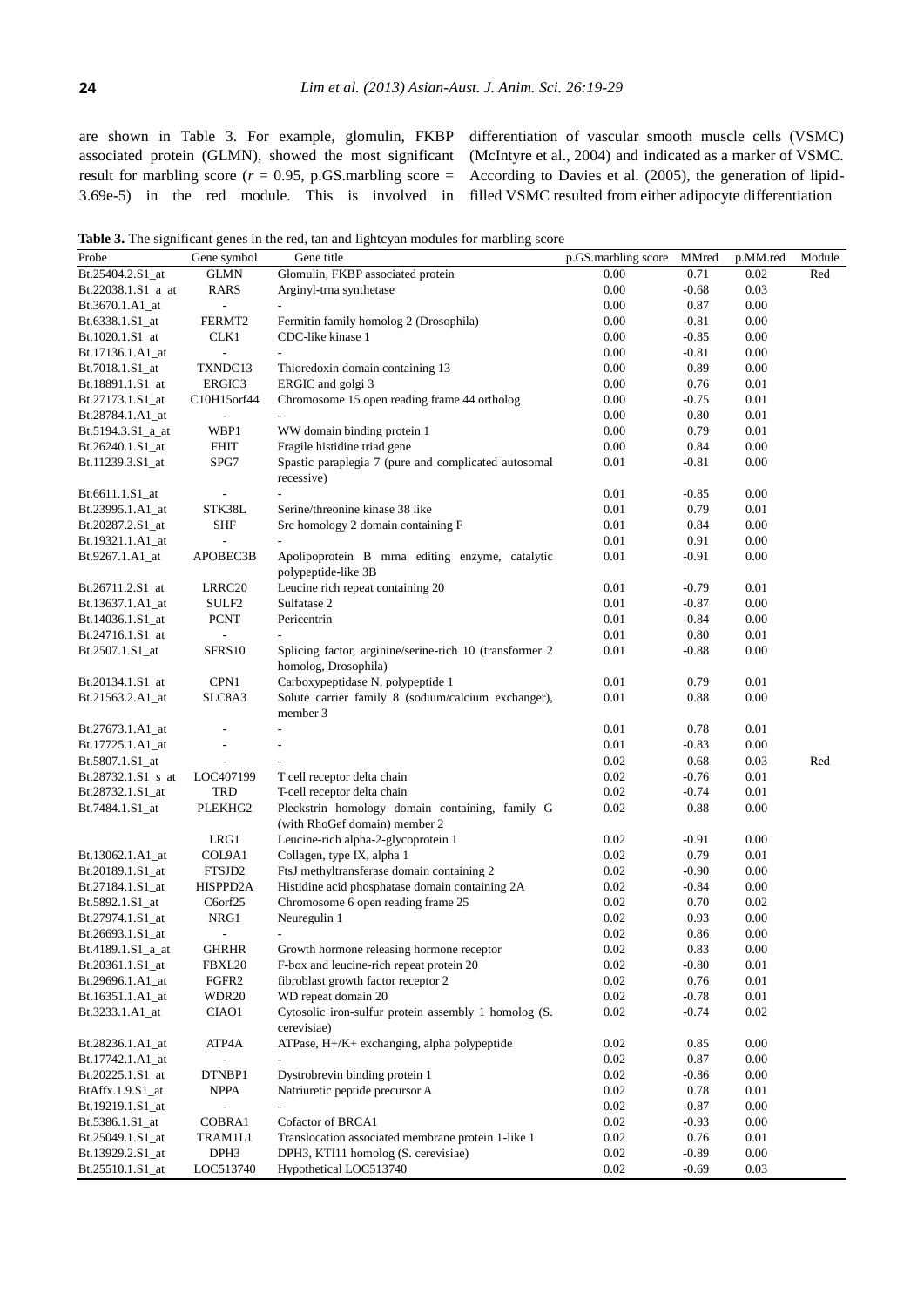| ٦ |
|---|
|   |

**Table 3.** The significant genes in the red, tan and lightcyan modules for marbling score (Continued)

| Probe              | Gene symbol              | Gene title                                                      | p.GS.marbling score | MM red  | p.MM.red | Module    |
|--------------------|--------------------------|-----------------------------------------------------------------|---------------------|---------|----------|-----------|
| Bt.12404.1.S1 at   | CLPTM1L                  | CLPTM1-like                                                     | 0.03                | $-0.97$ | 0.00     |           |
| Bt.17824.2.A1_at   | VPS36                    | Vacuolar protein sorting 36 homolog (S.<br>cerevisiae)          | 0.03                | $-0.79$ | 0.01     |           |
| Bt.568.1.S1_at     | <b>IBSP</b>              | Integrin-binding sialoprotein                                   | 0.03                | 0.93    | 0.00     |           |
| Bt.28987.1.S1_at   | $\overline{\phantom{a}}$ |                                                                 | 0.03                | 0.78    | 0.01     |           |
| Bt.20942.1.S1_at   |                          |                                                                 | 0.03                | $-0.81$ | 0.00     |           |
| Bt.20198.1.S1_at   | TUBGCP3                  | Tubulin, gamma complex associated protein 3                     | 0.03                | $-0.87$ | 0.00     |           |
| Bt.23135.1.S1_at   | TAGLN2                   | Transgelin 2                                                    | 0.03                | 0.85    | 0.00     |           |
| Bt.26658.2.S1_at   | SLC46A1                  | Solute carrier family 46 (folate transporter),                  | 0.03                | 0.93    | 0.00     |           |
|                    |                          | member 1                                                        |                     |         |          |           |
| Bt.8592.1.S1_a_at  | PABPC1L                  | Poly(A) binding protein, cytoplasmic 1-like                     | 0.03                | 0.82    | 0.00     |           |
| Bt.8262.1.A1_at    |                          |                                                                 | 0.03                | $-0.86$ | 0.00     |           |
| Bt.28716.2.S1_at   | LOC532698                | Hypothetical protein LOC532698                                  | 0.03                | $-0.84$ | 0.00     |           |
| Bt.27339.1.A1_at   | MME                      | Membrane metallo-endopeptidase                                  | 0.03                | $-0.74$ | 0.01     |           |
| Bt.18789.2.A1_at   | ATF7                     | Activating transcription factor 7                               | 0.04                | 0.85    | $0.00\,$ |           |
| Bt.11542.1.A1_at   |                          |                                                                 | 0.04                | 0.87    | 0.00     |           |
| Bt.286.1.S1_at     | CACNA1B                  | Calcium channel, voltage-dependent, N type,<br>alpha 1B subunit | 0.04                | 0.88    | 0.00     |           |
| Bt.18809.1.A1_at   | SLC22A23                 | Solute carrier family 22, member 23                             | 0.04                | 0.79    | 0.01     | Red       |
| Bt.21688.1.S1_at   | LOC100196901             | Hypothetical LOC100196901                                       | 0.04                | $-0.72$ | 0.02     |           |
| Bt.6348.2.S1_at    | DENND1A                  | DENN/MADD domain containing 1A                                  | 0.04                | 0.88    | 0.00     |           |
| Bt.25454.1.A1_at   | $\overline{a}$           | $\mathbf{r}$                                                    | 0.04                | 0.79    | 0.01     |           |
| Bt.26290.2.S1_a_at | IPO4                     | Importin 4                                                      | 0.04                | 0.92    | 0.00     |           |
| Bt.27284.1.S1_at   | EIF4H                    | Eukaryotic translation initiation factor 4H                     | 0.04                | $-0.89$ | 0.00     |           |
| Bt.24979.1.S1_at   | CD1E                     | CD1e molecule                                                   | 0.04                | $-0.83$ | 0.00     |           |
| Bt.9785.1.S1_at    |                          |                                                                 | 0.04                | $-0.76$ | 0.01     |           |
| Bt.20768.1.S1_at   | LOC529859                |                                                                 | $0.04\,$            | $-0.85$ | 0.00     |           |
|                    |                          | Similar to KIAA1632                                             | 0.04                | 0.84    | 0.00     |           |
| Bt.26228.1.A1_at   |                          |                                                                 |                     |         |          |           |
| Bt.27244.1.A1_at   | $\qquad \qquad - -$      |                                                                 | 0.04                | 0.69    | 0.03     |           |
| Bt.9562.1.S1_at    | SCN5A                    | Sodium channel, voltage-gated, type V, alpha<br>subunit         | 0.04                | 0.92    | 0.00     |           |
| Bt.16757.1.S1_at   | DCP1A                    | DCP1 decapping enzyme homolog A (S.<br>cerevisiae)              | 0.04                | 0.78    | 0.01     |           |
| Bt.28733.1.S1_at   | ZNF397                   | Zinc finger protein 397                                         | 0.05                | $-0.90$ | 0.00     |           |
| Bt.12288.1.S1_at   | NPBWR1                   | Neuropeptides B/W receptor 1                                    | 0.05                | 0.77    | 0.01     |           |
| Bt.20833.1.S1_at   | NHLRC2                   | NHL repeat containing 2                                         | 0.05                | 0.85    | 0.00     |           |
| Bt.13608.1.A1_at   | $\overline{a}$           | $\overline{\phantom{a}}$                                        | 0.05                | 0.72    | 0.02     |           |
| Bt.18127.1.A1_at   | WDR87                    | WD repeat domain 87                                             | $0.05\,$            | 0.76    | $0.01\,$ |           |
|                    | PDPR                     | Pyruvate dehydrogenase phosphatase regulatory                   | 0.05                | 0.85    | 0.00     |           |
| Bt.4220.1.S1_at    |                          | subunit                                                         |                     |         |          |           |
| Bt.28106.1.S1 at   | $\overline{\phantom{m}}$ | $\overline{\phantom{m}}$                                        | 0.04                | $-0.96$ | 1.59E-05 |           |
| Bt.13948.1.S1_at   | $\overline{\phantom{m}}$ | $\qquad \qquad \blacksquare$                                    | $0.04\,$            | 0.71    | 0.02     |           |
| Bt.4250.2.S1_at    | MAP4                     | Microtubule-associated protein 4                                | $0.04\,$            | $-0.70$ | 0.03     |           |
| Bt.15740.1.A1_at   | TPD52L1                  | Tumor protein D52-like 1                                        | 0.036               | 0.76    | $0.01\,$ |           |
| Bt.2132.1.A1_at    | MCPH1                    | Microcephalin 1                                                 | 0.03                | $-0.89$ | 0.00     |           |
| Bt.19567.2.S1_at   |                          |                                                                 | 0.03                | $-0.65$ | 0.04     |           |
| Bt.11916.1.S1_at   | LOC615412                | Similar to BAI1-associated protein 2-like 1                     | 0.03                | 0.75    | 0.01     |           |
| Bt.524.1.S1_at     | IL12A                    | Interleukin 12A (natural killer cell stimulatory                | 0.03                | 0.84    | 0.00     | Tan       |
|                    |                          | factor 1, cytotoxic lymphocyte maturation factor<br>1, p35)     |                     |         |          |           |
| Bt.5561.1.S1_at    | MC4R                     | Melanocortin 4 receptor                                         | 0.02                | 0.88    | 0.00     |           |
| Bt.12854.1.S1_at   |                          |                                                                 | $0.02\,$            | $-0.80$ | 0.01     |           |
| Bt.16977.1.A1_at   |                          |                                                                 | 0.02                | 0.85    | 0.00     |           |
| Bt.15432.1.A1_at   |                          |                                                                 | 0.02                | 0.76    | 0.01     |           |
| Bt.11730.1.A1_at   |                          |                                                                 | 0.02                | 0.90    | 0.00     |           |
| Bt.26030.1.A1_at   |                          |                                                                 | $0.00\,$            | 0.74    | 0.01     |           |
| Bt.11794.1.S1_at   | HIGD1A                   | HIG1 domain family, member 1A                                   | 0.00                | 0.84    | 0.00     |           |
| Bt.7131.2.S1_at    | PLDN                     | Pallidin homolog (mouse)                                        | $0.00\,$            | 0.64    | 0.05     | Lightcyan |
| Bt.27873.1.S1_at   |                          |                                                                 | 0.00                | $-0.65$ | 0.04     |           |
|                    |                          |                                                                 |                     |         |          |           |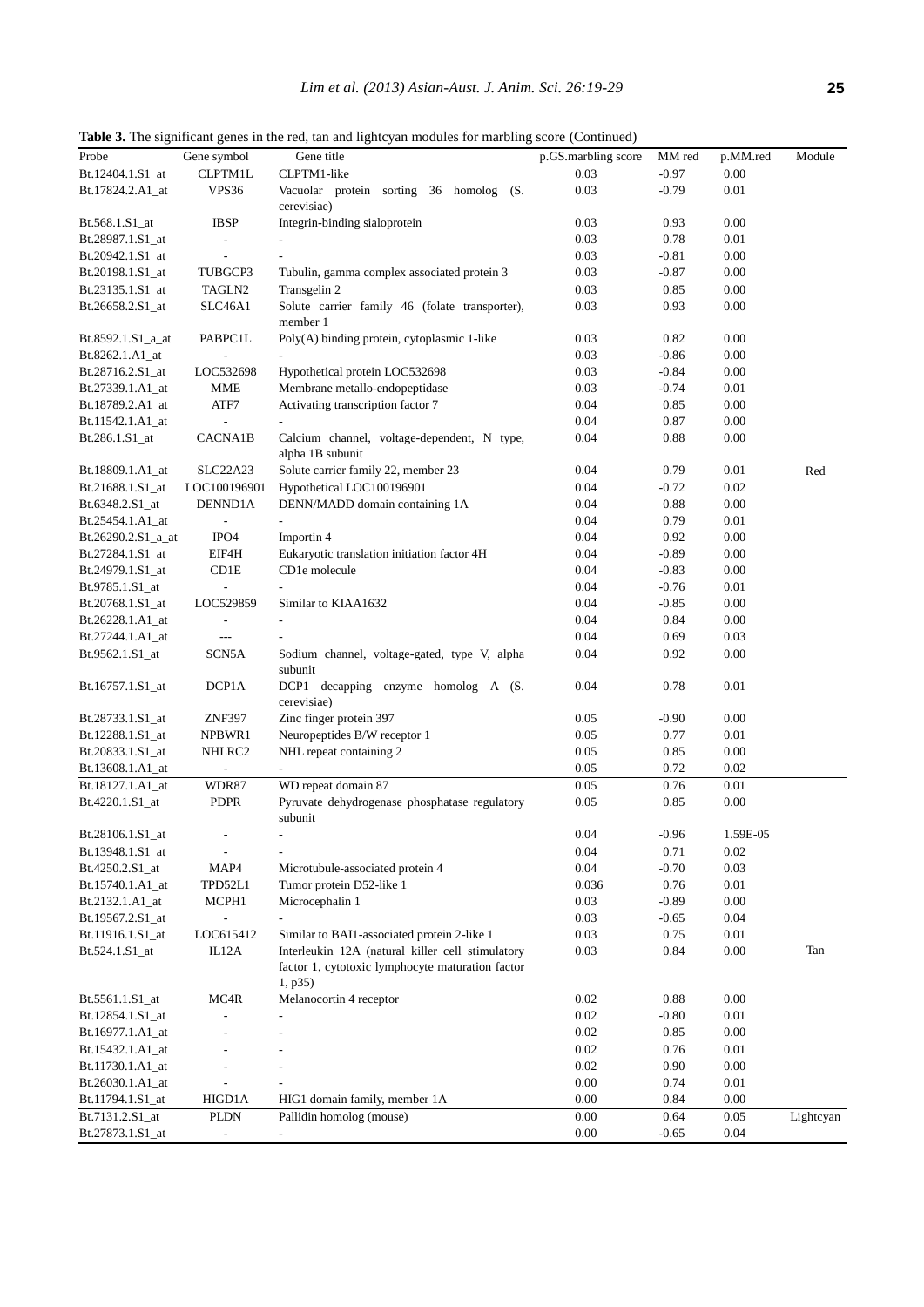or direct promotion of lipogenesis as the result of LXR/SREBP1c activation in humans (Davies et al., 2005). Neuregulin 1 (NRG1), integrin-binding sialoprotein (IBSP) and solute carrier family 46, member 1 (SLC46A1) have the largest module membership ( $MM = 0.93$ ) in the red module. These genes also show significant p-values for gene significance against the marbling score phenotype.

## **Pathway and GO analysis for the red module**

We performed functional enrichment analysis for the red module according to the GS and MM measurement. GO and biological pathway analysis were used to search for the biological significance or functional relationship of the significant genes associated with marbling score. We explored the functional relationship (expression, regulation and direct interaction) in the red module using the pathway studio program. Out of 15 pathway annotated genes, 8 muscle-related genes (NRG1, RB1, JUN, CHRNE, CXCL10, IL6, SRF and FGFR2) have a direct relationship in the pathway analysis (Figure 3). These genes have significant p-value ( $p<0.05$ ) for MM or GS in red module for marbling score. The NRG family have been observed to stimulate myotube formation and muscle specific gene expression (Florini et al., 1996; Lebrasseur et al., 2003) and facilitate glucose uptake that is an important factor for improving marbling in adipocyte of beef cattle (Suarez et al., 2001). Activation of NRG/ErbB signaling may also mediate one or more adaptive growth and metabolic responses of skeletal muscle to exercise. Fibroblast growth factor

receptor 2 (FGFR2) is a member of four transmembrane tyrosine kinase receptors and affects skeletal muscle myogenesis (Rhoads et al., 2009). The function of satellite cells during muscle regeneration is regulated by many growth factors and cytokines such as fibroblast growth factor (FGF) and transforming growth factor- $\beta$  (TGF- $\beta$ ) families, insulin-like growth factors-1 and -2 (IGF-1, IGF-2), hepatocyte growth factor (HGF), and interleukin-6 (IL-6) (Grefte et al., 2007). One of the FGF family, polymorphisms in the FGF8 is associated with carcass quality, growth and feed efficiency in beef cattle (Moore and Marques, 2008). Interleukine 6 (IL6) regulates skeletal muscle differentiation and metabolism. In particular, it increased glucose incorporation into glycogen, glucose uptake, lactate production, and fatty acid uptake and oxidation in humans (Al-Khalili et al., 2006). Retinoblastoma 1 (RB) plays an important role in determining whether myoblasts proliferate or differentiate (Rosenthal and Cheng, 1995). RB family proteins promote adipogenesis by direct interaction with C/EBPs (Chen et al., 1996). Chemokine ligand 10 (CXCL10) is differentially expressed in the *longissimus* tissues from Meishan, Meishan×Large White cross and Large White pigs (Li et al., 2010). Serum response factor (SRF) was shown to be differentially expressed between fat and lean and between different muscles using RT-PCR in chickens and was suggested as a potential regulator of several functional candidates affecting glycogen turnover in the muscle for meat quality (Sibut et al., 2011). Jun oncogene (JUN) is



Figure 3. Pathway analysis generated by Pathway studio applied to genes in the red module related to marbling score. The network contains common regulators as well as common targets for the group of direct-interacted genes in order to examine their possible roles. The yellow-highlighted denotes genes in the red module.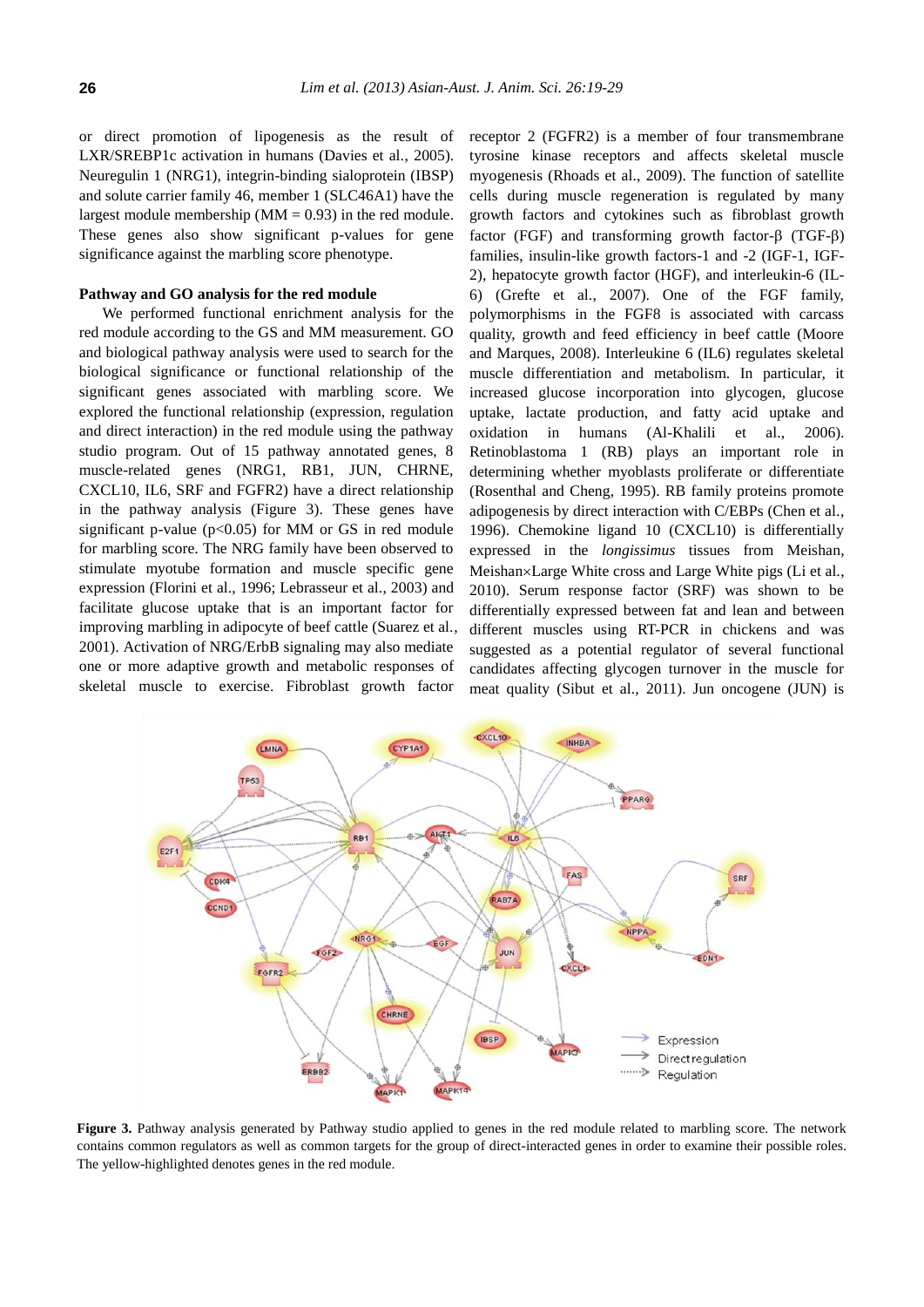| Category              | GO terms                                              | p-value | Gene symbols                                                                                                                                                                                                                                                                                                        |
|-----------------------|-------------------------------------------------------|---------|---------------------------------------------------------------------------------------------------------------------------------------------------------------------------------------------------------------------------------------------------------------------------------------------------------------------|
| Biological<br>process | Transmembrane transport (GO:0055085)                  | 0.012   | CACNA1B,CNGB1,SCN5A,SLC8A3,KCNH1,SLC46A1,<br>ATP4A, RANBP2, TAP2, NUP85                                                                                                                                                                                                                                             |
|                       | Regulation of biological quality<br>(GO:0065008)      | 0.041   | DTNBP1, SLC9A3R1, CACNA1B, NPPA, IL6, TXNDC13, P<br>CSK2,CHRNE,COL9A1,INHBA,APTX,RB1                                                                                                                                                                                                                                |
|                       | Salivary gland morphogenesis<br>(GO:0007435)          | 0.047   | IL6, FGFR2                                                                                                                                                                                                                                                                                                          |
| Molecular<br>function | Protein binding (GO:0005515)                          | 0.029   | NPPA,FTSJD2,NUP85,LRRC20,CIAO1,SCN5A,PITPNA,<br>CD3GIBSP,RANBP2,VAPB,TAGLN2,ATF7,FBXL20,AP<br>TX,RB1,FABP5,BAIAP2,LMNA,KCNH1,C22H3orf60,W<br>BP1, JUN, TAF1B, JARID1C, CUL7, CXCL10, INHBA, MYL<br>IP,DTNBP1,VPS45,MGC148992,VPS36,HIT,VPS26A,LR<br>G1, SHF, DPH3, RAB7A, PCSK2, IL6, NPBWR1, FGFR2, CN<br>PY3,TCHP |
|                       | RNA binding (GO:0003723)                              | 0.046   | ILF3,TRUB2,RBM18,EIF4H,RPS20,CSTF2,SFRS10,APT<br>X                                                                                                                                                                                                                                                                  |
| Cellular<br>component | Phosphoglycolate phosphatase activity<br>(GO:0008967) | 0.046   | PGP, APTX                                                                                                                                                                                                                                                                                                           |
|                       | Nuclear envelope (GO:0005635)                         | 0.013   | TAGLN2,LMNA,IPO4,RANBP2,NUP85                                                                                                                                                                                                                                                                                       |
|                       | Nuclear membrane (GO:0031965)                         | 0.027   | TAGLN2,LMNA,NUP85                                                                                                                                                                                                                                                                                                   |
|                       | Endomembrane system (GO:0012505)                      | 0.035   | TAGLN2,LMNA,IPO4,RANBP2,ST3GAL2,VPS26A,NUP<br>85, VAPB                                                                                                                                                                                                                                                              |
|                       | Nuclear pore (GO:0005643)                             | 0.040   | IPO4, RANBP2, NUP85                                                                                                                                                                                                                                                                                                 |

**Table 4.** Gene Ontology terms overrepresented in the red module related to marbling score by DAVID tool

called an activator protein 1 (AP-1) and is known to inhibit myogenic differentiation (Su et al., 1991). It controls the transcription factor involved in myogenesis and those involved in cell proliferation (Li et al., 1992). AP-1 is also one of the transcription factors binding in the promoter of FABP4 with  $CEBP\alpha$  (Shin et al., 2009). Recently, the mutation of cholinergic receptor, nicotinic, epsilon (CHREN) is significantly associated with muscle growth in beef cattle from primer-extension assay (Sevane et al., 2011). These results indicate that the genes in the red module may function in regulating muscle growth or fatrelated mechanisms and co-expressed genes with similar functions in the module. In addition, we explored regulatory relationships (i.e., common regulators and targets) between 15 direct-interacted genes using pathway studio. The common targets or regulators are shown in Figure 3 with the direct interaction relationship. We found the common regulators based on an assumption that the genes within a similar biological pathway are controlled by common regulators. E2F1 is one gene of the E2F family and is a candidate to be a transcription factor controlling corticotropin releasing hormone (CRH) for marbling and subcutaneous fat depth in beef cattle (Wibowo et al., 2007). In *longissimus* muscle tissue expression during growth in the porcine, E2F1 also showed a significant relationship with differential expressed genes as a transcription factor with myogenin and PAX3 (D'Andrea et al., 2011). In our network analysis, E2F1 is a member of the red module and regulates FGFR2. The FGF family plays a role in cell growth, such as cell proliferation and angiogenesis. The FGFR2 protein is induced in the mid-to-late G1 phase of the cell cycle by E2F1 (Tashiro et al., 2003).

Finally, we investigated the functional bias of the significant genes according to GO classification and understood the biological significance of the module genes, and determined the putative pathways using DAVID. Table 4 lists the significant gene ontology terms and the representative genes. Due to the incomplete annotation of the bovine genome, 168 of 222 probe sets were annotated (Table 4). In significant GO terms of Biological processes, the regulation of biological quality (GO:0065008) indicates that the process modulates a measuable attribute of an organism or part of an organism, such as size, mass, shape, color, etc. This result is also reflected in the pathway analysis. The term is included in 5 pathway hub genes (IL6, CHRNE, RB1, INHBA and NPPA) of 12 annotated genes by gene ontology. Collagen, type IX, alpha 1 (COL9A1) is detected in the other genes. Significant associations of the COL9A1 gene with body length, depth and width have previously been reported in pigs. Recently, it has also been related to *logissimus* muscle area from assocation analysis in the pig (Fan et al., 2009). These findings suggest that genes in the red module tend to be highly enriched with meat quality and have a potential role to change or control a specific phenotype for animal production.

# **CONCLUSION**

A major objective of this study was to construct the gene co-expression network and then to find hub modules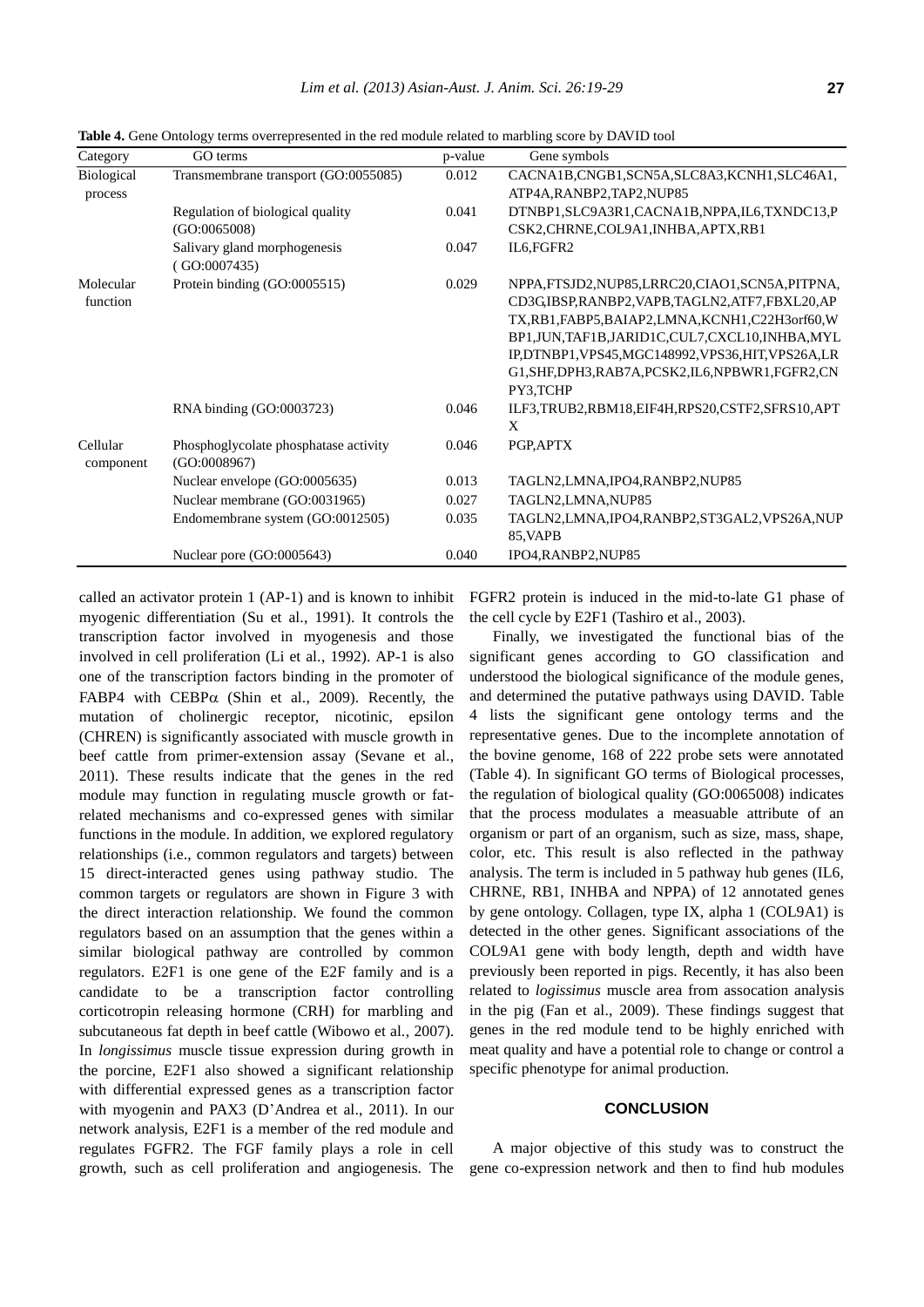or genes associated with the marbling score. Therefore, we attempted to find coexpression patterns associated with marbling in Hanwoo (Korean cattle) by the WGCNA method. As a result, three large co-expression modules were significantly associated with marbling score and intramuscular fat. Among these three modules, we focused on the red module for functional enrichment analysis. This is because the tan and lightcyan modules have not shown a significant correlation between gene significance and module membership in each module. Through the pathway and gene ontology analysis, we consistently observed that hub genes within the red module were predominantly a coexpression group having biological pathways related to skeletal muscle. We noticed overlapping genes from the analysis, and five genes (IL6, CHRNE, RB1, INHBA and NPPA) belonged to a red module. These genes are shared in skeletal muscle related biological pathways that might represent a phenomenon occuring in muscle with highly divergent marbling phenotype as key drives. Our results do not point to a single biological pathway or candidate gene like a standard differential expression analysis. Instead, we find several highly significant biological pathways and patterns of co-expressed genes as key drivers in the marbling score related modules. These results will provide valuable information for the additional biological study of meat quality in Hanwoo (Korean cattle).

# **REFERENCES**

- Al-Khalili, L., K. Bouzakri, S. Glund, F. Lonnqvist, H. A. Koistinen and A. Krook. 2006. Signaling specificity of interleukin-6 action on glucose and lipid metabolism in skeletal muscle. Mol. Endocrinol. 20:3364-3375.
- Brem, R. B., G. Yvert, R. Clinton and L. Kruglyak. 2002. Genetic dissection of transcriptional regulation in budding yeast. Science 296:752-755.
- Chen, P. L., D. J. Riley, Y. Chen and W. H. Lee. 1996. Retinoblastoma protein positively regulates terminal adipocyte differentiation through direct interaction with C/EBPs. Genes Dev. 10:2794-2804.
- Crews Jr, D., E. Pollak, R. Weaber, R. Quaas and R. Lipsey. 2003. Genetic parameters for carcass traits and their live animal indicators in Simmental cattle. J. Anim. Sci. 81:1427-1433.
- D'Andrea, M., S. Dal Monego, A. Pallavicini, M. Modonut, R. Dreos, B. Stefanon and F. Pilla. 2011. Muscle transcriptome profiling in divergent phenotype swine breeds during growth using microarray and RT PCR tools. Anim. Genet. 42:501-509
- Davies, J. D., K. L. Carpenter, I. R. Challis, N. L. Figg, R. McNair, D. Proudfoot, P. L. Weissberg and C. M. Shanahan. 2005. Adipocytic differentiation and liver x receptor pathways regulate the accumulation of triacylglycerols in human vascular smooth muscle cells. J. Biol. Chem. 280:3911-3919.
- Dewey, F. E., M. V. Perez, M. T. Wheeler, C. Watt, J. Spin, P. Langfelder, S. Horvath, S. Hannenhalli, T. P. Cappola and E. A. Ashley. 2011. Gene coexpression network topology of cardiac

development, hypertrophy, and failure clinical perspective. Circ. Cardiovasc. Genet. 4:26-35.

- Donaldson, L., T. Vuocolo, C. Gray, Y. Strandberg, A. Reverter, S. McWilliam, Y. Wang, K. Byrne and R. Tellam. 2005. Construction and validation of a bovine innate immune microarray. BMC Genomics 6:135.
- Fan, B., S. Onteru, M. Nikkila, K. Stalder and M. Rothschild. 2009. The COL9A1 gene is associated with longissimus dorsi muscle area in the pig. Anim. Genet. 40:788.
- Florini, J. R., D. S. Samuel, D. Z. Ewton, C. Kirk and R. M. Sklar. 1996. Stimulation of myogenic differentiation by a neuregulin, glial growth factor 2. Are neuregulins the long-sought muscle trophic factors secreted by nerves? J. Biol. Chem. 271:12699- 12702.
- Fuller, T. F., A. Ghazalpour, J. E. Aten, T. A. Drake, A. J. Lusis and S. Horvath. 2007. Weighted gene coexpression network analysis strategies applied to mouse weight. Mamm. Genome 18:463-472.
- Gautier, L., L. Cope, B. Bolstad and R. Irizarry. 2004. Affyanalysis of Affymetrix GeneChip data at the probe level. Bioinformatics 20:307-315.
- Ghazalpour, A., S. Doss, B. Zhang, S. Wang, C. Plaisier, R. Castellanos, A. Brozell, E. E. Schadt, T. A. Drake and A. J. Lusis. 2006. Integrating genetic and network analysis to characterize genes related to mouse weight. PLoS Genet. 2: e130.
- Gibson, G. and B. Weir. 2005. The quantitative genetics of transcription. Trends Genet. 21:616-623.
- Grefte, S., A. M. Kuijpers-Jagtman, R. Torensma and J. W. Von den Hoff. 2007. Skeletal muscle development and regeneration. Stem Cells Dev. 16:857-868.
- Haley, C. and D. J. de Koning. 2006. Genetical genomics in livestock: potentials and pitfalls. Anim. Genet. 37(Suppl 1):10- 12.
- Harper, G., D. Pethick, V. Oddy, R. Tume, W. Barendse and L. Hygate. 2001. Biological determinants of intramuscular fat deposition in beef cattle: current mechanistic knowledge and sources of variation. Meat Livest. Australia, Sydney.
- Hocquette, J., F. Gondret, E. Baeza, F. Medale, C. Jurie and D. Pethick. 2010. Intramuscular fat content in meat-producing animals: development, genetic and nutritional control, and identification of putative markers. Animal 4:303-319.
- Horvath, S. and J. Dong. 2008. Geometric interpretation of gene coexpression network analysis. PLoS Comput. Biol. 4: e1000117.
- Irizarry, R. A., B. M. Bolstad, F. Collin, L. M. Cope, B. Hobbs and T. P. Speed. 2003. Summaries of Affymetrix GeneChip probe level data. Nucleic Acids Res. 31:e15.
- Jiang, Z., J. J. Michal, J. Chen, T. F. Daniels, T. Kunej, M. D. Garcia, C. T. Gaskins, J. R. Busboom, L. J. Alexander and R. W. Wright. 2009. Discovery of novel genetic networks associated with 19 economically important traits in beef cattle. Int. J. Biol. Sci. 5:528-542.
- Kim, N. K., D. Lim, S. H. Lee, Y. M. Cho, E. W. Park, C. S. Lee, B. S. Shin, T. H. Kim and D. Yoon. 2011. Heat shock protein B1 and its regulator genes are negatively correlated with intramuscular fat content in the Longissimus thoracis muscle of Hanwoo (Korean Cattle) steers. J. Agric. Food Chem. 25:5657-5664.